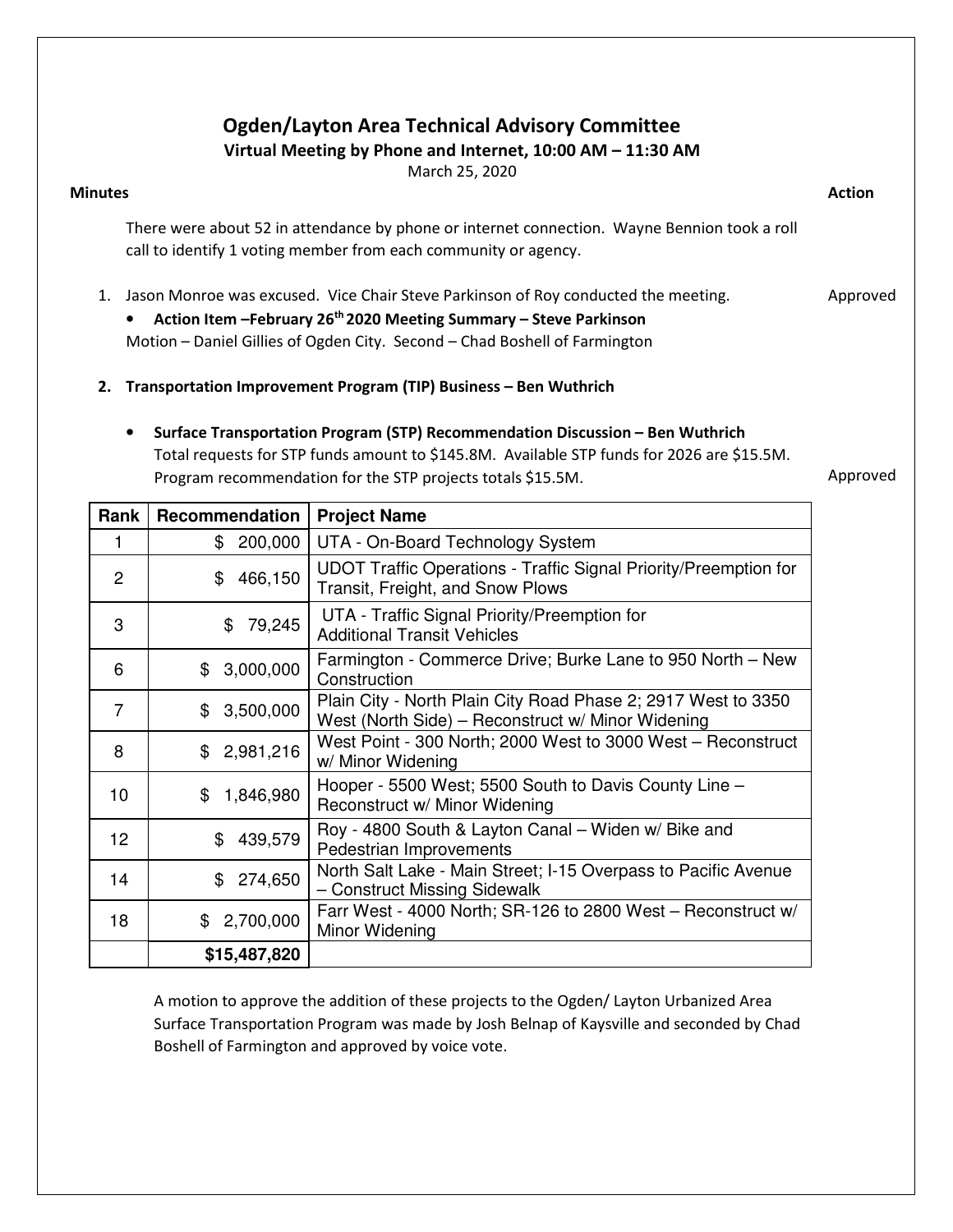• Congestion Mitigation/ Air Quality (CMAQ) Recommendation Discussion – Wayne Bennion Total requests for CMAQ funds amount to \$20.8M. Available CMAQ funds for 2026 are \$5.0M. Program recommendation for the CMAQ projects totals \$2.9M.

Approved

| Rank | Recommendation |           | <b>Name of Project</b>                                          |  |
|------|----------------|-----------|-----------------------------------------------------------------|--|
|      |                |           | 1,147,382   UTA/Ogden - BRT Bus Operating Subsidy               |  |
|      |                |           | 1,398,450   UTA – Construction of Electric Bus Charging Station |  |
|      |                | 405,737   | Ogden City - Bike Share Expansion                               |  |
|      |                | 2,951,569 |                                                                 |  |

A motion to approve the addition of these projects to the Ogden/ Layton Urbanized Area Congestion Mitigation Air Quality Program was made by Alma Haskell of UTA and seconded by Daniel Gillies of Ogden City and approved by voice vote.

### • Transportation Alternatives Program (TAP) Recommendation Discussion – Hugh Van Wagenen

Total requests for TAP funds amount to \$20.8M. Available TAP funds for 2026 are \$830,160. Program recommendation for the TAP projects totals \$875,250.

Approved

| <b>Rank</b> | Recommendation |         | <b>Project Name</b>                                               |
|-------------|----------------|---------|-------------------------------------------------------------------|
|             |                |         | Riverdale - 1050 West & I-84 - Safe Route to School - Construct   |
|             |                | 480.000 | Missing Bike and Ped Facilities                                   |
|             |                |         | Layton City - East & West Trail Connections for Kay's Creek Trail |
|             |                | 395,250 | Highway at the 89 Underpass                                       |
|             |                | 875,250 |                                                                   |

A motion to approve the addition of these projects to the Transportation Alternatives Program was made by Paul Larsen of Brigham City and seconded by Elizabeth Felix of Layton City and approved by voice vote.

#### 3. Other Business – Steve Parkinson

- Next Meeting of Trans Com TAC May 27, 2020
- Refreshments –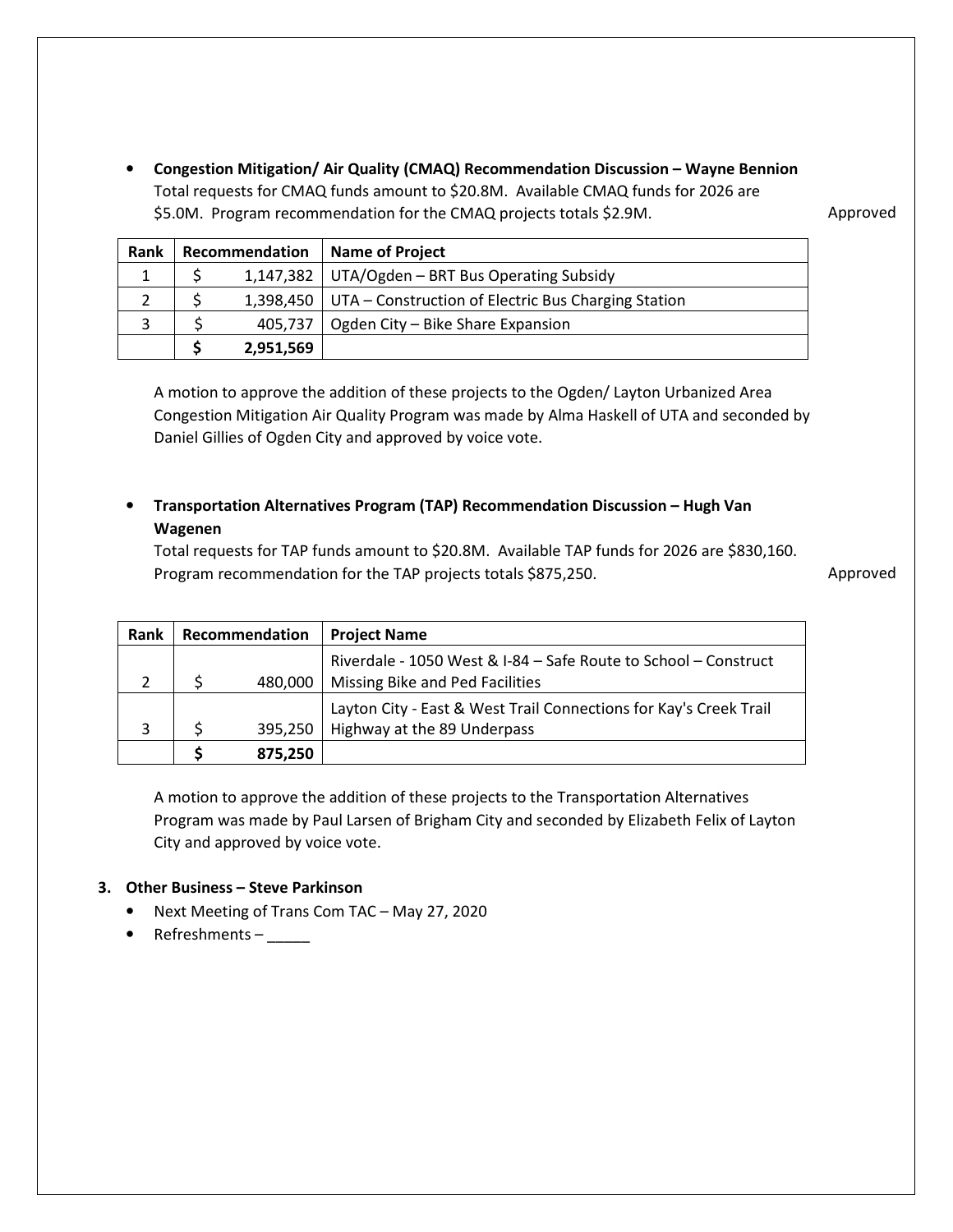# Attendance Roll – by Organization Ogden – Layton Technical Advisory Committee

Date \_\_\_\_\_\_\_\_\_ March 25, 2020

Please check your name or add it to the list below and update your contact information if needed.

| $\boldsymbol{v}$ | <b>Name</b>             | Organization             | Phone        | E-mail                             |
|------------------|-------------------------|--------------------------|--------------|------------------------------------|
|                  | Cheney, Lloyd           | <b>Bountiful City</b>    | 801.298.6125 | Icheney@bountifulutah.org          |
|                  | Christensen, Todd       | <b>Bountiful City</b>    | 801.298.6125 |                                    |
|                  | Lyons, Scott            | <b>Box Elder County</b>  | 435.734.3316 | slyons@boxeldercounty.org          |
|                  | <b>Bradley, Mark</b>    | <b>Brigham City</b>      | 435.734.6616 | mbradley@bcutah.org                |
| X                | Larsen, Paul            | <b>Brigham City</b>      | 435.734.6603 | plarsen@brighamcity.utah.gov       |
|                  | Leonard, Bruce          | <b>Brigham City</b>      | 435.734.6614 | bleonard@brighamcity.utah.gov      |
|                  | Pugsley, Tyler          | <b>Brigham City</b>      | 435.230.0422 | tpugsley@brighamcity.utah.gov      |
|                  | Marchant, Marc          | Centerville              | 801.292.8232 | MMarchant@Centerville.ut.com       |
|                  | Smith, Jacob            | Centerville City         | 801.677.6434 | Jacobs@centervilleut.com           |
| X                | Campbell, Kevin         | Centerville City/ESI     | 801.263.1752 | kevin.campbell@esieng.com          |
|                  | Bush, Kent              | Clearfield City          | 801.825.1490 | Kbush7@live.com                    |
|                  | Favero, Adam            | Clearfield City          | 801.525.4413 | afavero@clearfieldcity.org         |
|                  | Felix, Braden           | Clearfield City          | 801.525.4401 |                                    |
|                  | Schultz, Kamilla        | Clearfield City          | 801.525.4423 | Kamilla.schultz@clearfieldcity.org |
|                  | <b>Baird, Mark</b>      | Clearfield City          | 801.525.4418 | Mark.baird@clearfieldcity.org      |
| X                | <b>Brimley, Spencer</b> | Clearfield City          |              |                                    |
|                  | Child, Mike             | <b>Clinton City</b>      | 801.941.9131 | mchild@clintoncity.com             |
|                  | Wilcox, Bryce           | <b>Clinton City</b>      | 801.547.0393 | bkw@jub.com                        |
| X                | Williams, David         | <b>Clinton City</b>      | 801.614.0700 | dwillimas@clintoncity.com          |
|                  | Thompson, Andy          | <b>CRS</b> Engineers     | 801.393.5565 | Andy.Thompson@crsengineers.com     |
|                  | Oyler, Jeff             | <b>Davis County</b>      | 801.451.3279 | joyler@daviscountyutah.gov         |
|                  | Schmalz, Kirk           | Davis County             | 801.444.2230 | kschmalz@co.davis.ut.us            |
|                  | Wright, Adam            | <b>Davis County</b>      | 801.444.2245 | awright@co.davis.ut.us             |
|                  | Mellor, Brigham         | <b>Farmington City</b>   | 801.742.3701 | bmellor@farmington.utah.gov        |
| X                | Boshell, Chad           | <b>Farmington City</b>   | 801.939.9287 | cboshell@farmington.utah.gov       |
| X                | Call, Steve             | <b>FHWA</b>              | 801.955.3513 | Steve.call@dot.gov                 |
|                  | Green, Brandon          | Fruit Heights City       | 801.546.0861 | bgreen@fruitheightscity.com        |
|                  | Jones, Brandon          | Fruit Heights City/So.   | 801.476.9767 | brandonj@jonescivil.com            |
|                  | Robertson, Matt         | Harrisville City         | 801.476.9767 | mattr@jonescivil.com               |
|                  | Fowers, Dale            | <b>Hooper City</b>       | 801.391.3001 | dfowers@hoopercity.com             |
|                  | Hancock, Jared          | Hooper City              | 801.732.1064 | hoopercity@gmail.com               |
|                  | Woodruff, Woody         | Horrocks                 | 801.633.1168 | woodyw@horrocks.com                |
| X                | Heiner, Samuel          | Jones & Associates       | 801.476.9767 | Samuel@jonescivil.com              |
|                  | Allen, Tracy            | <b>JUB</b> (Hooper City) | 801.547.0393 | tla@jub.com                        |
|                  | Smith, Rick             | <b>JUB Engineering</b>   | 801.547.0393 | ras@jub.com                        |
|                  | Gooch, Cindy            | <b>JUB Engineers</b>     | 801.643.1761 | cgooch@jub.com                     |
|                  | McFarland, Shane        | <b>JUB Engineers</b>     | 801.837.8783 | smcfarland@jub.com                 |
| X                | Belnap, Josh            | Kaysville                | 801.497.7100 | jbelnap@kaysvillecity.com          |
|                  | Bean, Amy               | Layton City              | 801.336.3700 | abean@laytoncity.org               |
| X                | Felix, Elizabeth        | <b>Layton City</b>       | 801.336.3700 | eFelix@laytoncity.org              |
|                  | Jackson, Stephen        | Layton City              | 801.336.3700 | sjackson@laytoncity.org            |
|                  | McKean, Alan            | Layton City              | 801.336.3700 | amckean@laytoncity.org             |
|                  | Morris, Bill            | Marriott-Slatersville    | 801.628.7213 | bill@mscity.org                    |
|                  | Gardner, Lorin          | N. Ogden                 | 801.940.4317 | lgarner@nogden.org                 |
|                  | Call, Jon               | North Ogden City         | 801.675.6455 | jcall@noogden.org                  |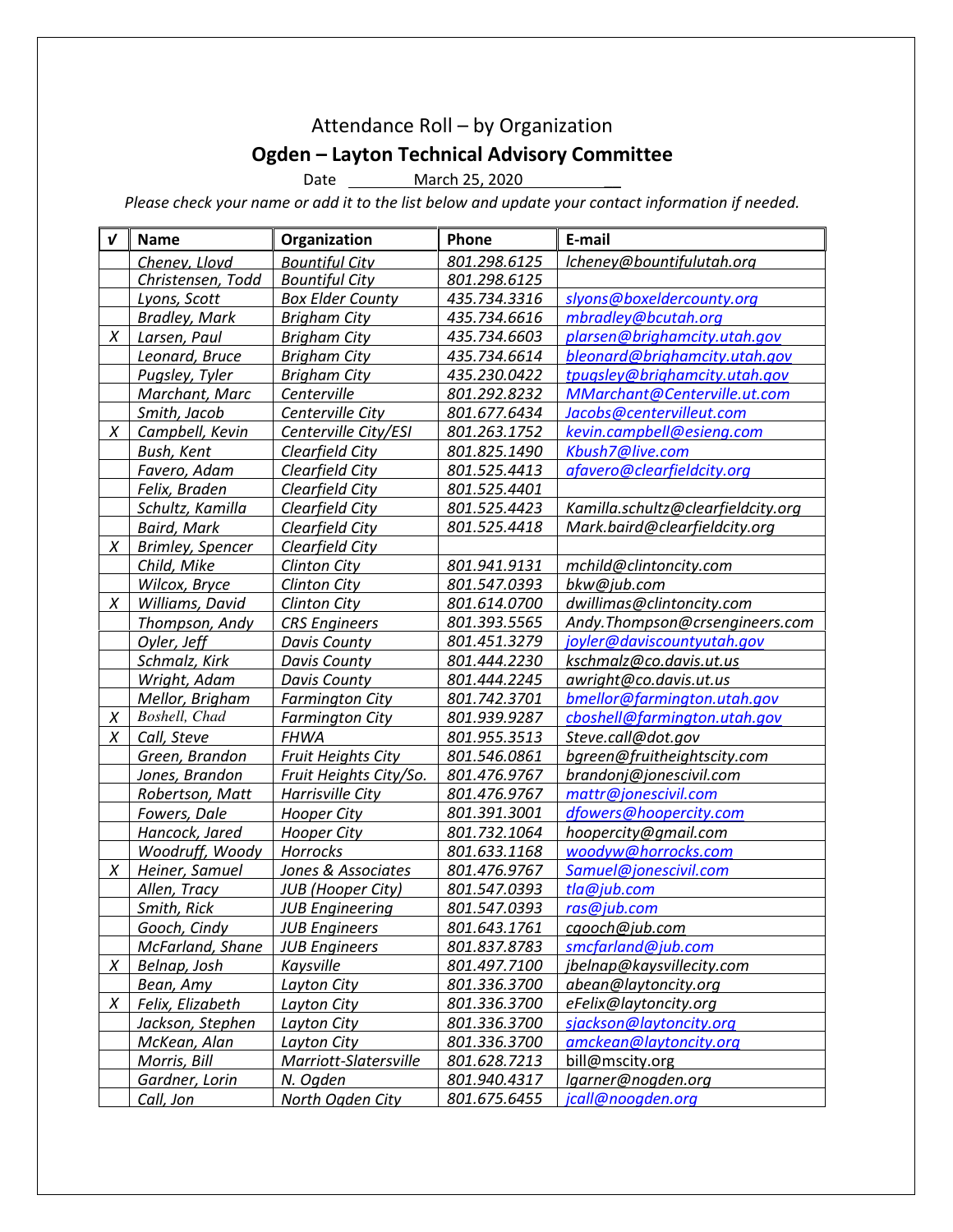|        | Leetham, Ken            | North Salt Lake City      | 801.335.8725 | kenl@nslcity.org                |
|--------|-------------------------|---------------------------|--------------|---------------------------------|
| X      | Ottoson, Paul           | North Salt Lake City      | 801.936.1122 | Paulo@nslcity.org               |
|        | Anderson, Justin        | Ogden City                | 801.629.8982 | janderson@ogdencity.com         |
| Χ      | Gillies, Daniel         | Ogden City                | 801-629-8991 | danielgillies@ci.ogden.ut.us    |
|        | Benford, George         | Parametrix                | 801.866.3191 | gbenford@parametrix.com         |
|        | Allen, Jason            | <b>PEC</b>                | 801.641.3403 | jallen@pec.us.com               |
| X      | <b>Barnhill, Robert</b> | Perry                     | 435.723.6464 | Robert.barnhill@perrycity.org   |
|        | Jones, Brett            | Perry City                | 801.476.9767 | brettj@jonescivil.com           |
| X      | Schuler, Dan            | <b>Plain City</b>         | 801.603.2055 | dans@plaincityutah.org          |
|        | Taylor, Paul            | <b>Plain City</b>         | 801.547.0393 | ptaylor@jub.com                 |
|        | Cobabe, Bill            | <b>Pleasant View City</b> | 801.827.0468 | bcobabe@pleasantviewcity.com    |
|        | Douglas, Shawn          | Riverdale City            | 801.394.5541 | sdouglas@riverdale.state.ut.us  |
| X      | Parkinson, Steve        | Roy                       | 801.774.1027 | sparkinson@royutah.org          |
|        | Bjerreguard, John       | <b>Roy City</b>           | 801.775.9191 | wcjcb@comcast.net               |
|        | Edwards, Brandon        | <b>Roy City</b>           | 801.940.1653 | bedwards@royutah.org            |
|        | Oliver, Ross            | <b>Roy City</b>           | 801.774.1090 | roliver@roycity.org             |
|        | Whalen, Jory            | <b>Roy City</b>           |              |                                 |
|        | Anderson, Jon           | South Ogden City          | 801.622.2903 | jandersen@southogdencity.com    |
|        | Dixon, Matt             | South Ogden City          | 801.622.2702 | mdixon@southogdencity.com       |
|        | Larson, David           | South Weber               | 801.361.0637 | dlarson@southwebercity.com      |
|        | Shaw, Mitch             | <b>Standard Examiner</b>  | 801.629.8226 | mishaw@standard.net             |
|        | Monroe, Jason           | <b>Sunset City</b>        | 801.668.5312 | jmonroe@sunset.ut.com           |
|        | Bloemen, Brian          | <b>Syracuse City</b>      | 801.619.9630 | bbloemen@syracuseut.com         |
| X      | Mathis, Michael         | <b>Syracuse City</b>      | 801.529.7004 | mmathis@syracuseut.com          |
|        | Waite, Mike             | <b>Syracuse City</b>      | 801.529.2700 | mwaite@syracuseut.com           |
|        | Bingham, Elden          | <b>UDOT</b>               | 801.870.4024 | eldenbingham@utah.gov           |
| X      | Chesnut, Chris          | <b>UDOT</b>               | 385.301.4045 | cchesnut@utah.gov               |
|        | Peterson, Nathan        | <b>UDOT</b>               | 801.620.1683 | natepeterson@utah.gov           |
|        | Wilson, Lisa            | <b>UDOT</b>               |              | lwilson@utah.gov                |
| X      | Cutler, Gordon          | <b>Uintah City</b>        | 801.476.0356 | 2940799@comcast.net             |
|        | Goldman, Michael        | <b>UTA</b>                | 801.287.2065 | mgoldman@rideuta.com            |
| X      | Haskell, Alma           | <b>UTA</b>                | 801.741.8813 | ahaskell@rideuta.com            |
| X      | Young, Tracy            | UTA                       | 801.287.3220 | tyoung@rideuta.com              |
|        | Maibos, Jake            | <b>Washinton Terrace</b>  | 801.920.9070 | JakeM@washingtonterracecity.org |
|        | Myers, Gary             | <b>Weber County</b>       | 801.399.8771 | gmyers@co.weber.ut.us           |
|        | Stewart, Brooke         | <b>Weber County</b>       | 801.399.8413 | bstewart@co.weber.ut.us         |
|        | Tuttle, Michael         | <b>Weber County</b>       | 801.399.8374 | mtuttle@co.weber.ut.us          |
|        | White, Ben              | West Bountiful            | 801.292.4486 | bwhite@westbountiful.utah.gov   |
|        | Anderson, Steve         | West Haven City           | 801.430.3996 | steve@westhavencity.com         |
| $\chi$ | Davis, Boyd             | <b>West Point</b>         | 801.776.0970 | bdavis@westpointcity.org        |
| $\chi$ | Bennion, Wayne          | <b>WFRC</b>               | 801.773.5559 | wbennion@wfrc.org               |
|        |                         |                           |              |                                 |
| X      | Billings, Kip           | <b>WFRC</b>               | 801.773.5559 | kbillings@wfrc.org              |
| X      | VanWagenen, Hugh        | <b>WFRC</b>               | 801.363.4250 | hugh@wfrc.org                   |
| X      | Wuthrich, Ben           | <b>WFRC</b>               | 801.773.5559 | bwuthrich@wfrc.org              |
|        | Anderson, Scott         | <b>Woods Cross City</b>   | 801.292.4421 | sanderson@woodscross.com        |
|        |                         |                           |              |                                 |
|        |                         |                           |              |                                 |
|        |                         |                           |              |                                 |
|        |                         |                           |              |                                 |
|        |                         |                           |              |                                 |
|        |                         |                           |              |                                 |